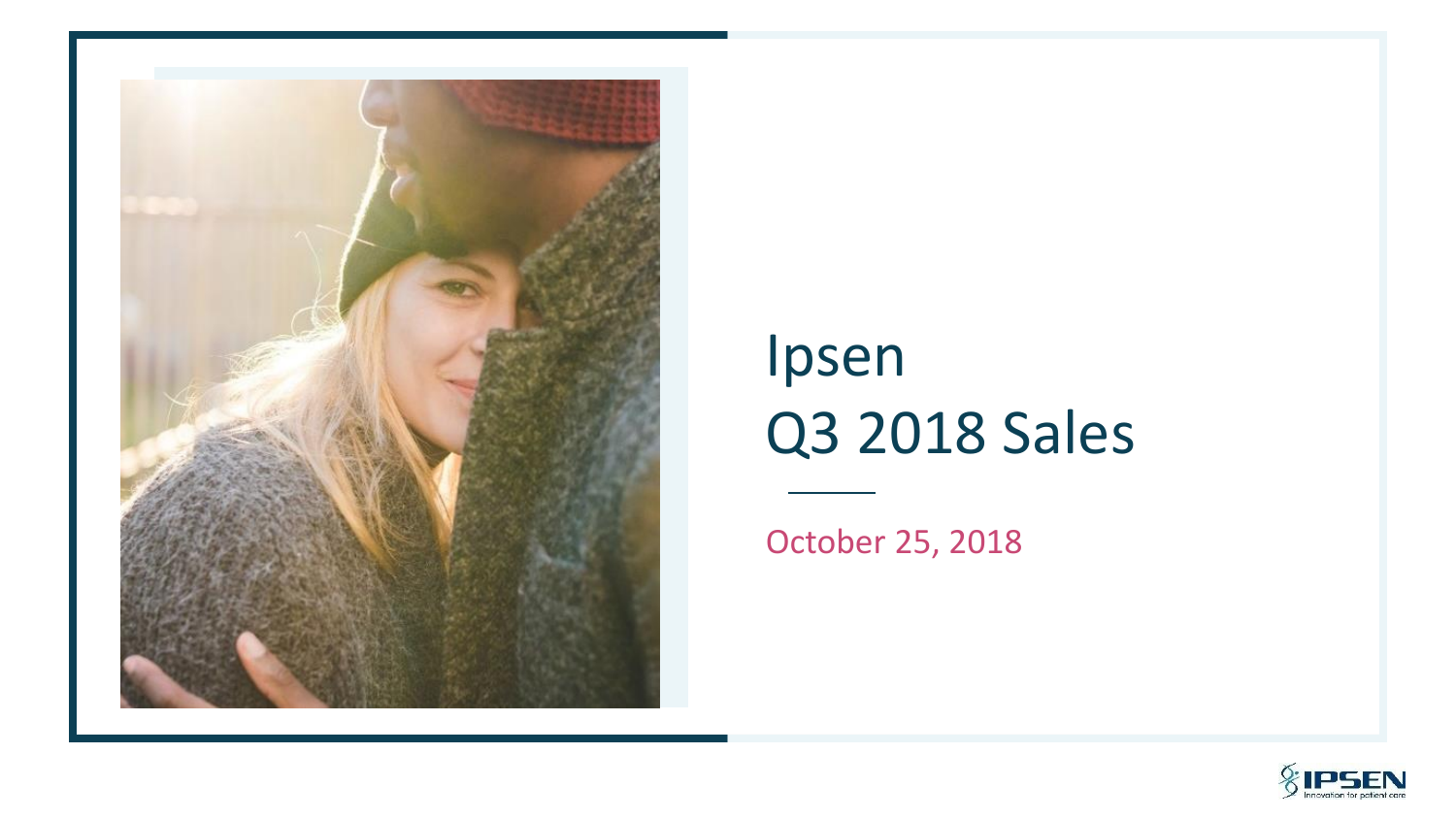# Disclaimer & Safe Harbor

This presentation includes only summary information and does not purport to be comprehensive. Forward-looking statements, targets and estimates contained herein are for illustrative purposes only and are based on management's current views and assumptions. Such statements involve known and unknown risks and uncertainties that may cause actual results, performance or events to differ materially from those anticipated in the summary information. Actual results may depart significantly from these targets given the occurrence of certain risks and uncertainties, notably given that a new product can appear to be promising at a preparatory stage of development or after clinical trials but never be launched on the market or be launched on the market but fail to sell notably for regulatory or competitive reasons. The Group must deal with or may have to deal with competition from generic that may result in market share losses, which could affect its current level of growth in sales or profitability. The Company expressly disclaims any obligation or undertaking to update or revise any forward-looking statements, targets or estimates contained in this presentation to reflect any change in events, conditions, assumptions or circumstances on which any such **statements are based unless so required by applicable law.**

All product names listed in this document are either licensed to the Ipsen Group or are registered trademarks of the Ipsen Group or its partners.

The implementation of the strategy has to be submitted to the relevant staff representation authorities in each country concerned, in compliance with the **specific procedures, terms and conditions set forth by each national legislation.**

The Group operates in certain geographical regions whose governmental finances, local currencies or inflation rates could be affected by the current crisis, which could in turn erode the local competitiveness of the Group's products relative to competitors operating in local currency, and/or could be detrimental to the **Group's margins in those regions where the Group's drugs are billed in local currencies.**

In a number of countries, the Group markets its drugs via distributors or agents; some of these partners' financial strength could be impacted by the crisis. potentially subjecting the Group to difficulties in recovering its receivables. Furthermore, in certain countries whose financial equilibrium is threatened by the crisis and where the Group sells its drugs directly to hospitals, the Group could be forced to lengthen its payment terms or could experience difficulties in **recovering its receivables in full.**

Finally, in those countries in which public or private health cover is provided, the impact of the financial crisis could cause medical insurance agencies to place added pressure on drug prices, increase financial contributions by patients or adopt a more selective approach to reimbursement criteria.

All of the above risks could affect the Group's future ability to achieve its financial targets, which were set assuming reasonable macroeconomic conditions based **on the information available today.**

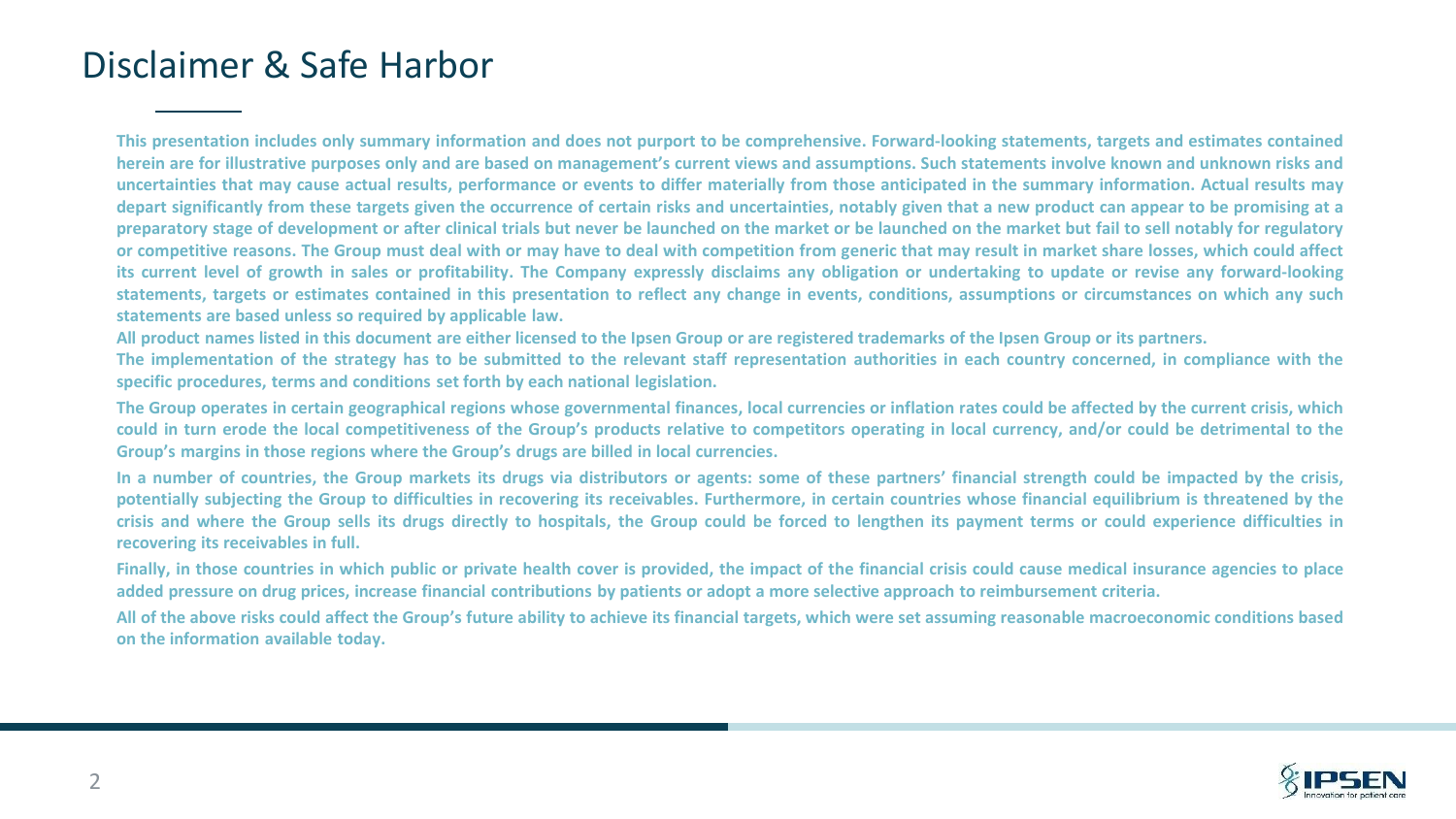# Q3 2018 financial highlights

- **EXECT** Solid third quarter with Group sales growth of  $+20.2\%$ <sup>(1)</sup> driven by Specialty Care  $+24.2\%$ <sup>(1)</sup> and Consumer Healthcare  $+5.0\%$ <sup>(1)</sup>
- **YTD Group strong sales growth of**  $+21.1\%$  **(1)** 
	- **•** Specialty Care sales growth of  $+25.8\%$ <sup>(1)</sup> driven by Somatuline<sup>®</sup> and Dysport<sup>®</sup> momentum and contribution from the Cabometyx® and Onivyde® launches
	- **Consumer Healthcare sales growth at**  $+2.9\%$ **<sup>(1)</sup> (or**  $-3.0\%$ **<sup>(1)</sup> YTD as reported** and adjusted for the new Etiasa® set-up in China) fuelled by the doubledigit growth of Smecta
- **Confirmation of 2018 financial objectives of sales growth greater than +19.0%**<sup>(1)</sup> and Core Operating margin of around 29.0% of net sales

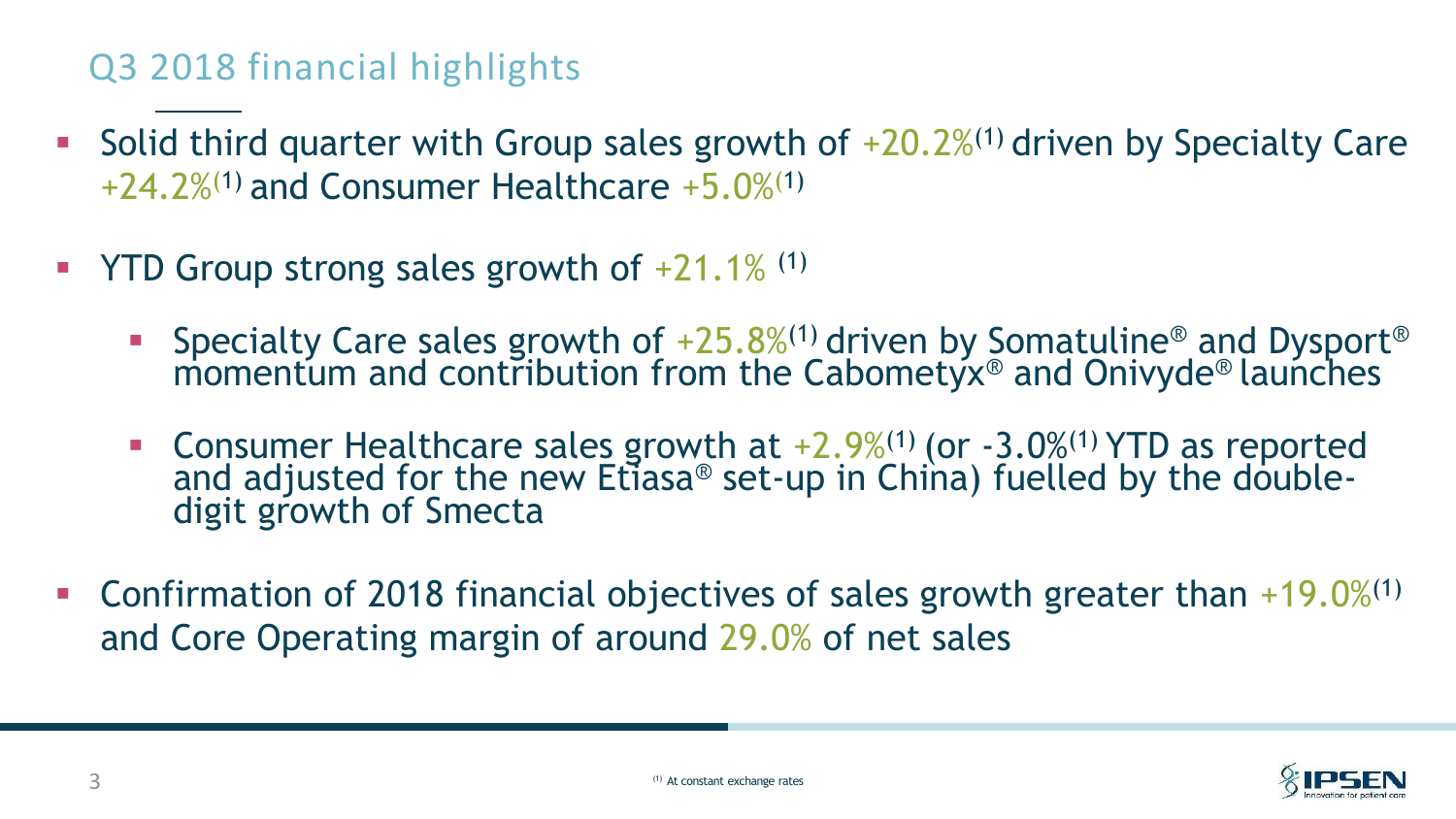# Oncology: Driving Specialty Care franchise at +30.9%<sup>(1)</sup> growth YTD

## Commercial highlights **Pipeline highlights**

#### **Somatuline®**

Strong global momentum and market share gains with 39%(1) sales growth in North America, 13%(1) in Europe

#### **Cabometyx®**

- Positioned as TKI of choice in 2L RCC with growing market share in  $2L +$
- 6 countries reimbursed 1L RCC incl. Germany, UK

#### **Onivyde®**

Steadily growing market share in 2L, increasing duration of treatment and growing awareness among key physicians and treatment centers







#### **Recent achievements:**

- Cabometyx<sup>®</sup>: Positive CHMP opinion for 2L HCC
- Somatuline<sup>®</sup>: First approval in Europe for new delivery system, U.S. approval expected in Q4 2018

#### **Near-term milestones:**

Cabometyx<sup>®</sup>: EMA regulatory decision for 2L HCC

#### **Key ongoing programs:**

- Cabometyx**®**: Phase 3 trial with Opdivo in 1L RCC
- Onivyde**®**: Phase 2 trials for 1L PDAC and 2L SCLC
- Satoreotide and IPN 1087: theranostic radionuclide therapy programs

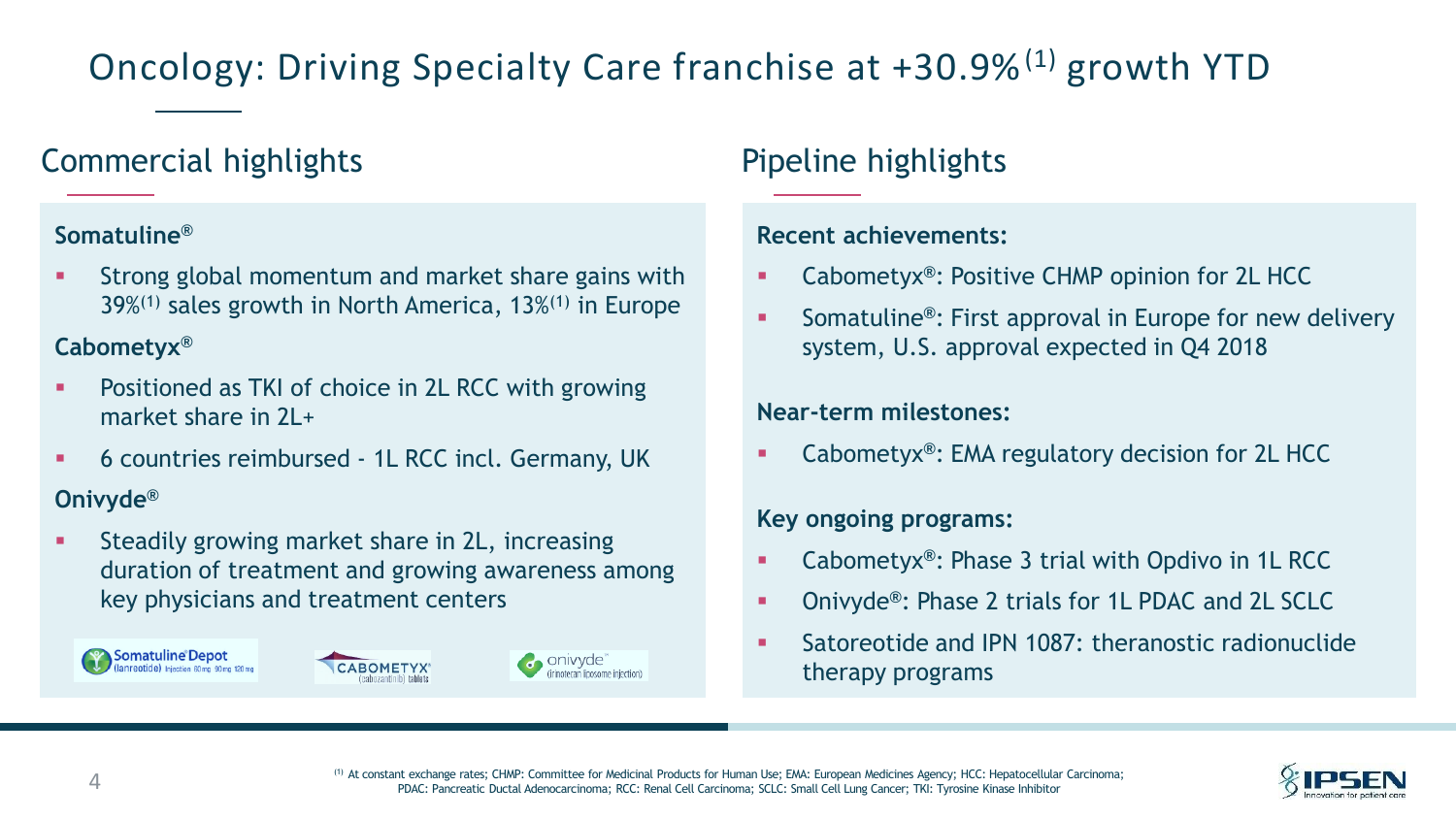# Neuroscience: Dysport**®** strong growth momentum of +15.4%(1) YTD

### Therapeutics and a settlement of the Aesthetics

- Strong momentum in the U.S. with new indications and commercial partnership
- Strong performance in Rest of World, including Brazil resupply



- Continued excellent market performance by partner Galderma
- Strong growth in Ipsen-led aesthetics territories (Russia, Middle East)

**CALDERMA** 

### Pipeline

- Advancement of two Phase 2 trials for new indications with significant unmet need with no approved therapeutic treatments (hallux valgus and vulvodynia)
- Acceleration of programs for Fast and Long-Acting next generation recombinant toxins in Phase 1 and preclinical, respectively

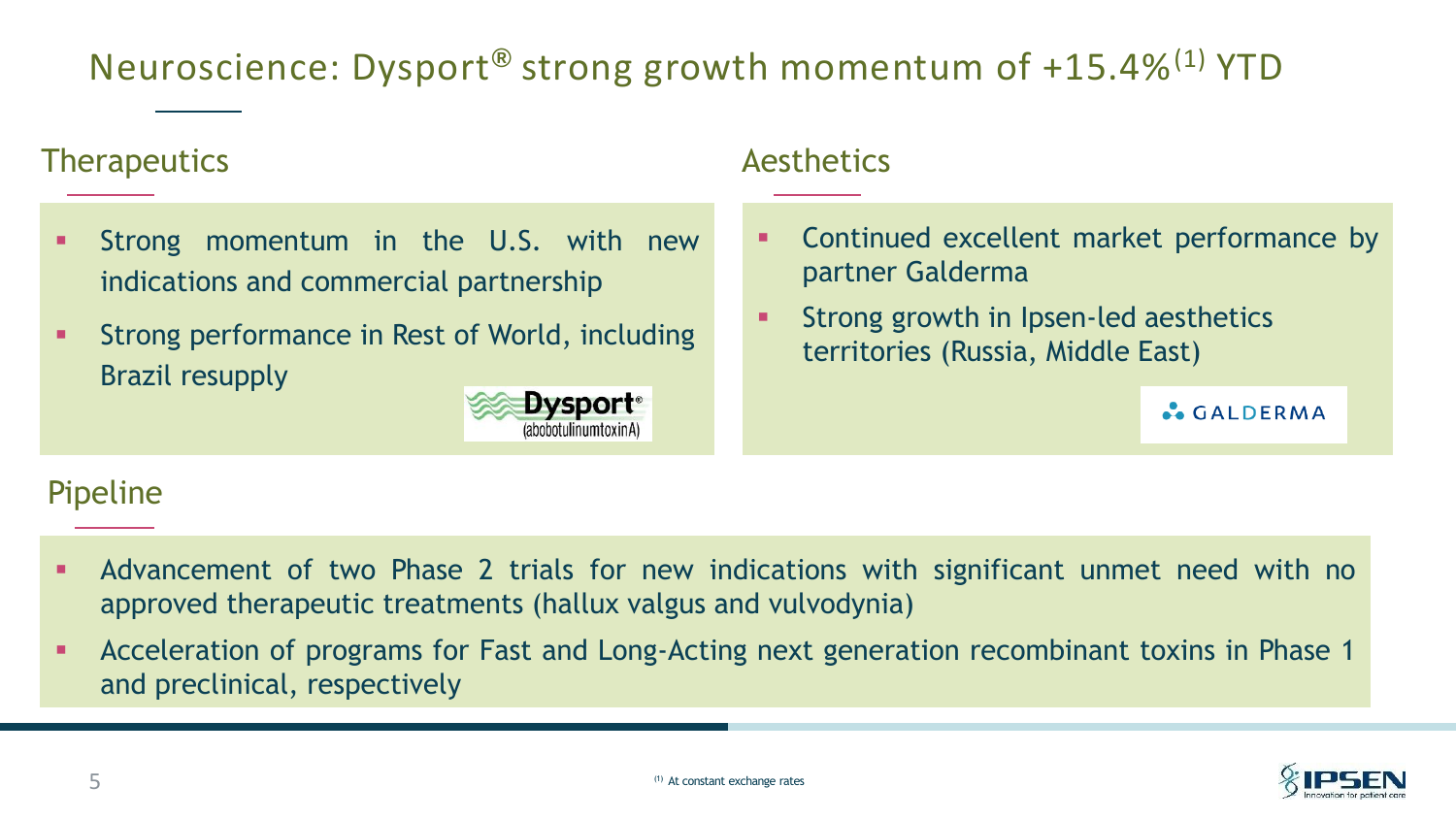# Priorities to deliver 2018 objectives



- story **Example 2018** Support growth and market share gains worldwide for differentiated bestin-class established Specialty Care products
	- Maximize market penetration for Cabometyx**®** and Onivyde**®** through strong clinical data and unique mechanisms of action
	- Continue Consumer Healthcare sales growth momentum
	- Achieve synergies with Cabometyx**®** leveraging European Oncology infrastructure and with Onivyde**®** through U.S. Oncology commercial team
	- Advance and accelerate internal key pipeline programs
	- **Exercise 1** Identify, execute and integrate successful business development transactions to build pipeline and ensure continued growth momentum for years to come

# Deliver superior value to patients and shareholders

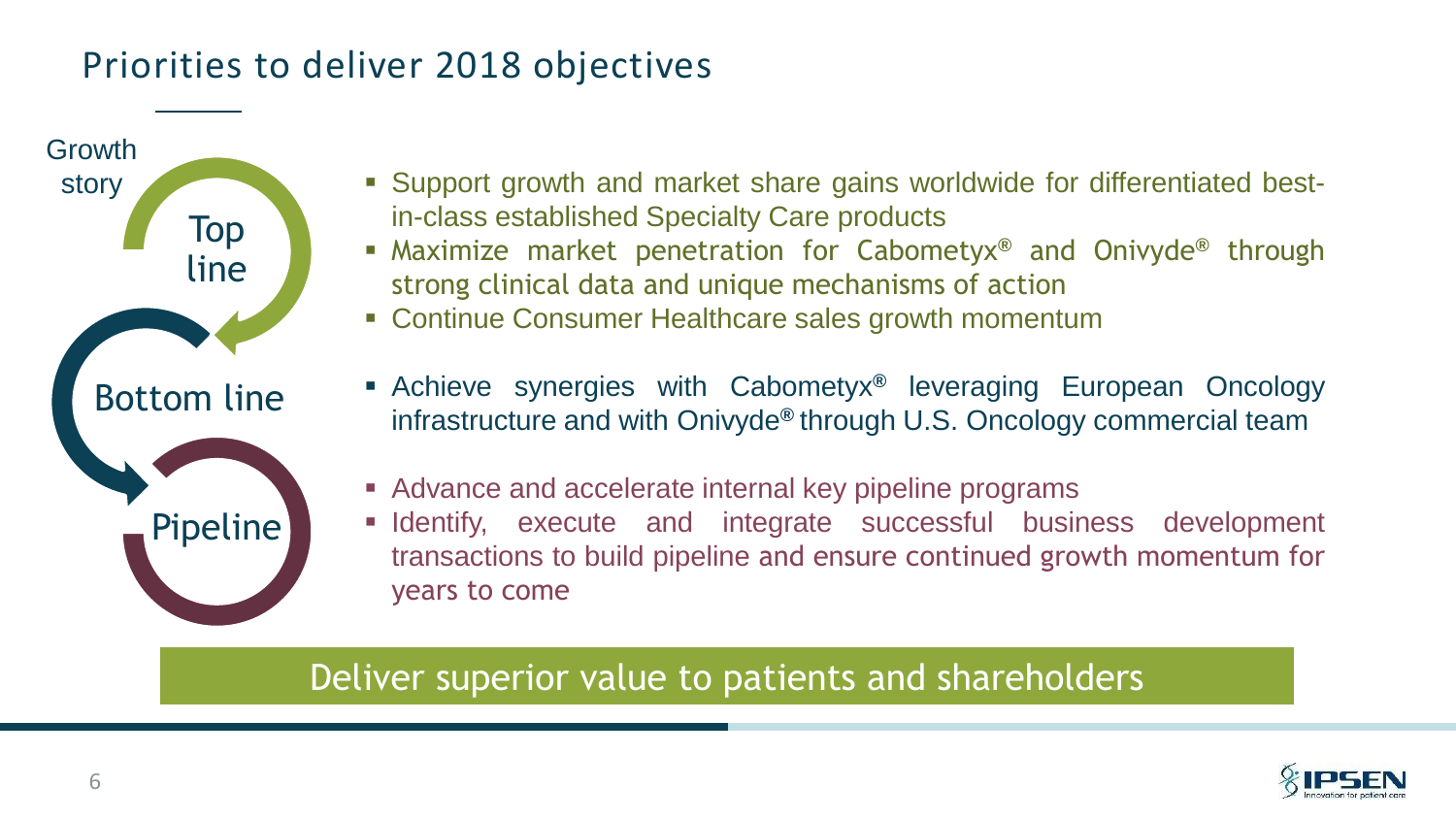

# David Meek, CEO Aymeric Le Chatelier, CFO

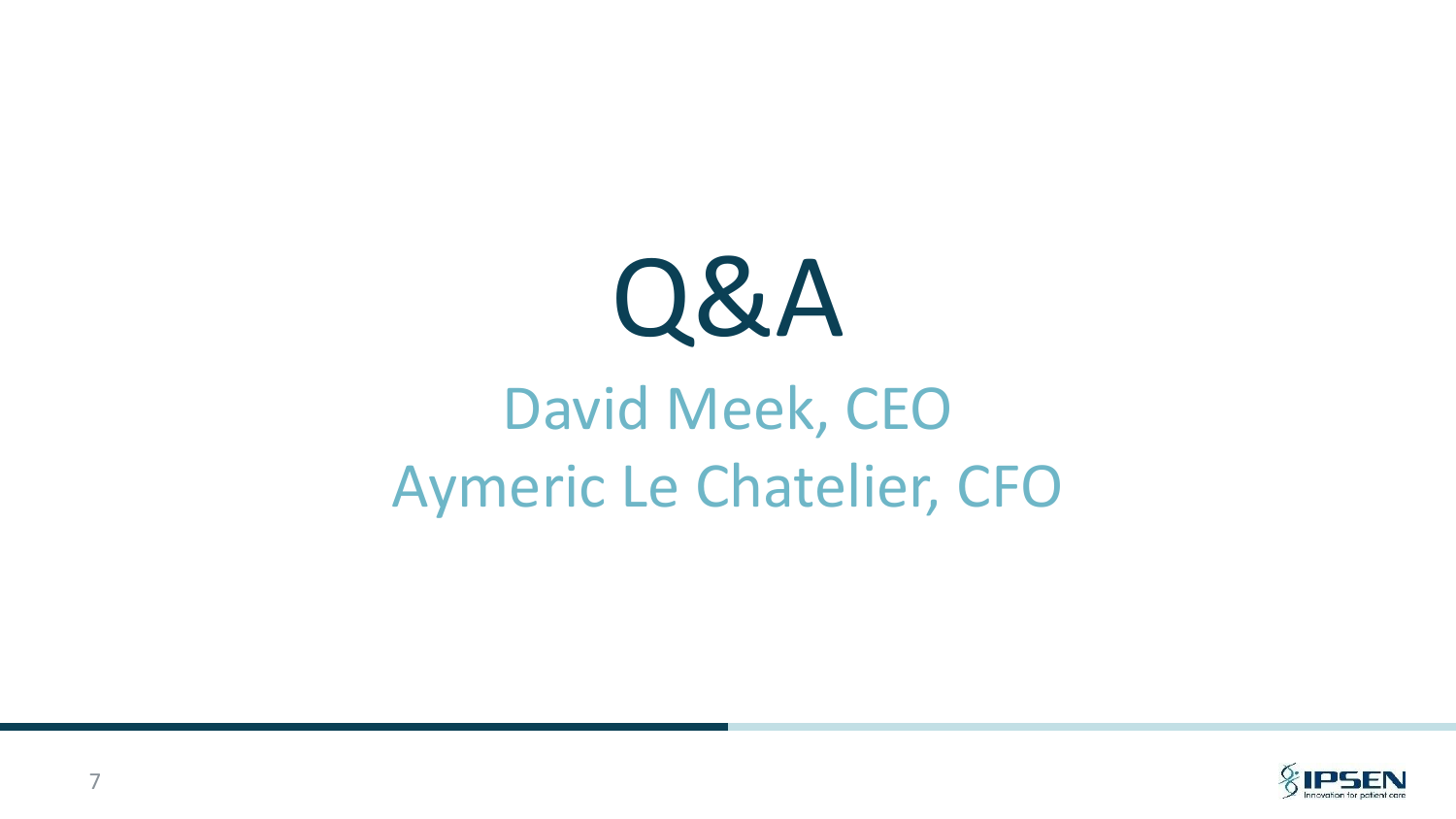# YTD 2018 sales growth driven by Specialty Care



Reported Group sales growth at +21.1%, driven by Specialty Care sales growth at +25.8% \*Consumer Healthcare sales growth at  $+2.9%$  adjusted from the Etiasa®set-up